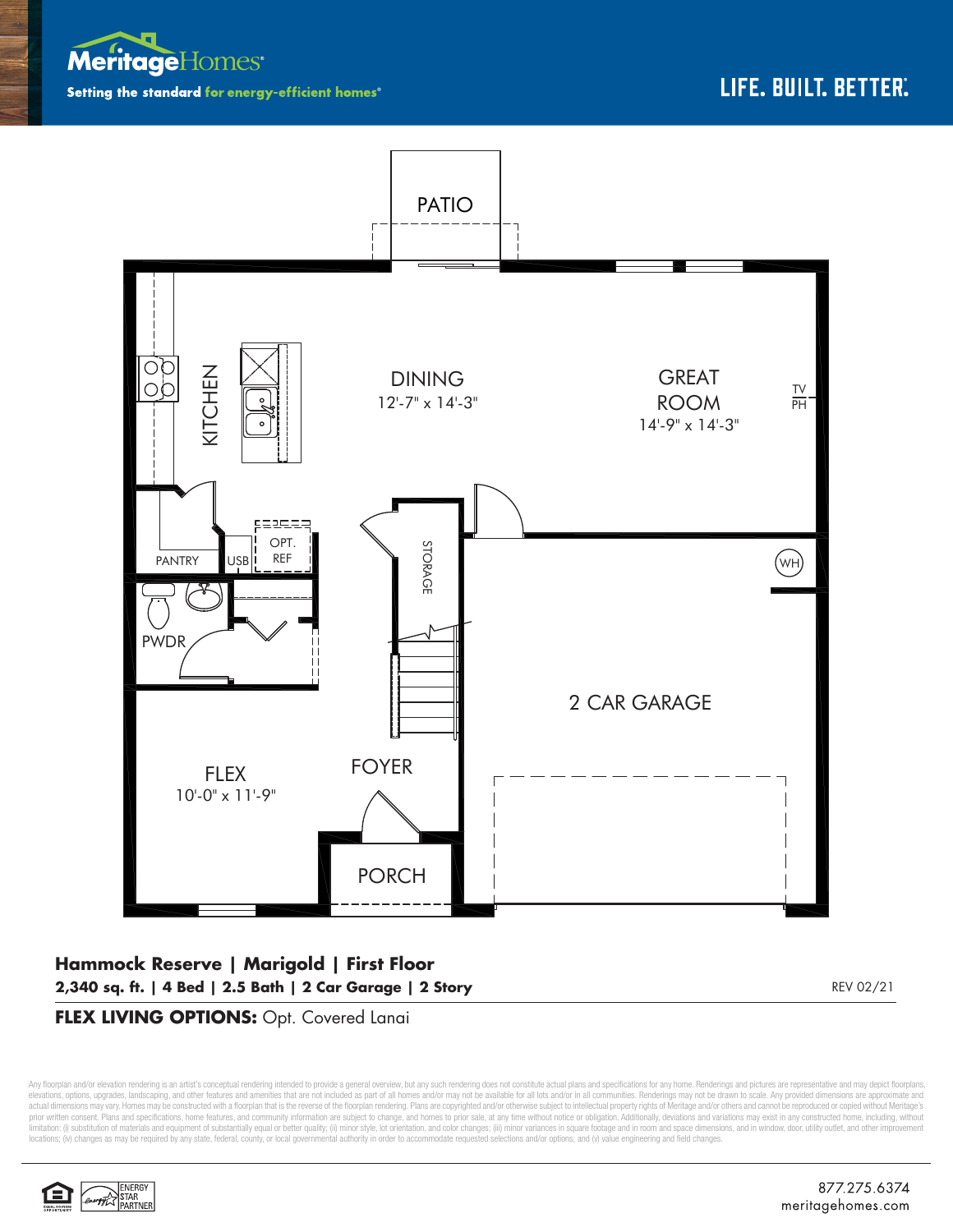



## **Hammock Reserve | Marigold | Second Floor 2,340 sq. ft. | 4 Bed | 2.5 Bath | 2 Car Garage | 2 Story**

**FLEX LIVING OPTIONS:** Opt. Covered Lanai

Any floorplan and/or elevation rendering is an artist's conceptual rendering intended to provide a general overview, but any such rendering does not constitute actual plans and specifications for any home. Renderings and p elevations, options, upgrades, landscaping, and other features and amenities that are not included as part of all homes and/or may not be available for all lots and/or in all communities. Renderings may not be drawn to sca limitation: (i) substitution of materials and equipment of substantially equal or better quality; (ii) minor style, lot orientation, and color changes; (iii) minor variances in square footage and in room and space dimensio locations; (iv) changes as may be required by any state, federal, county, or local governmental authority in order to accommodate requested selections and/or options; and (v) value engineering and field changes.